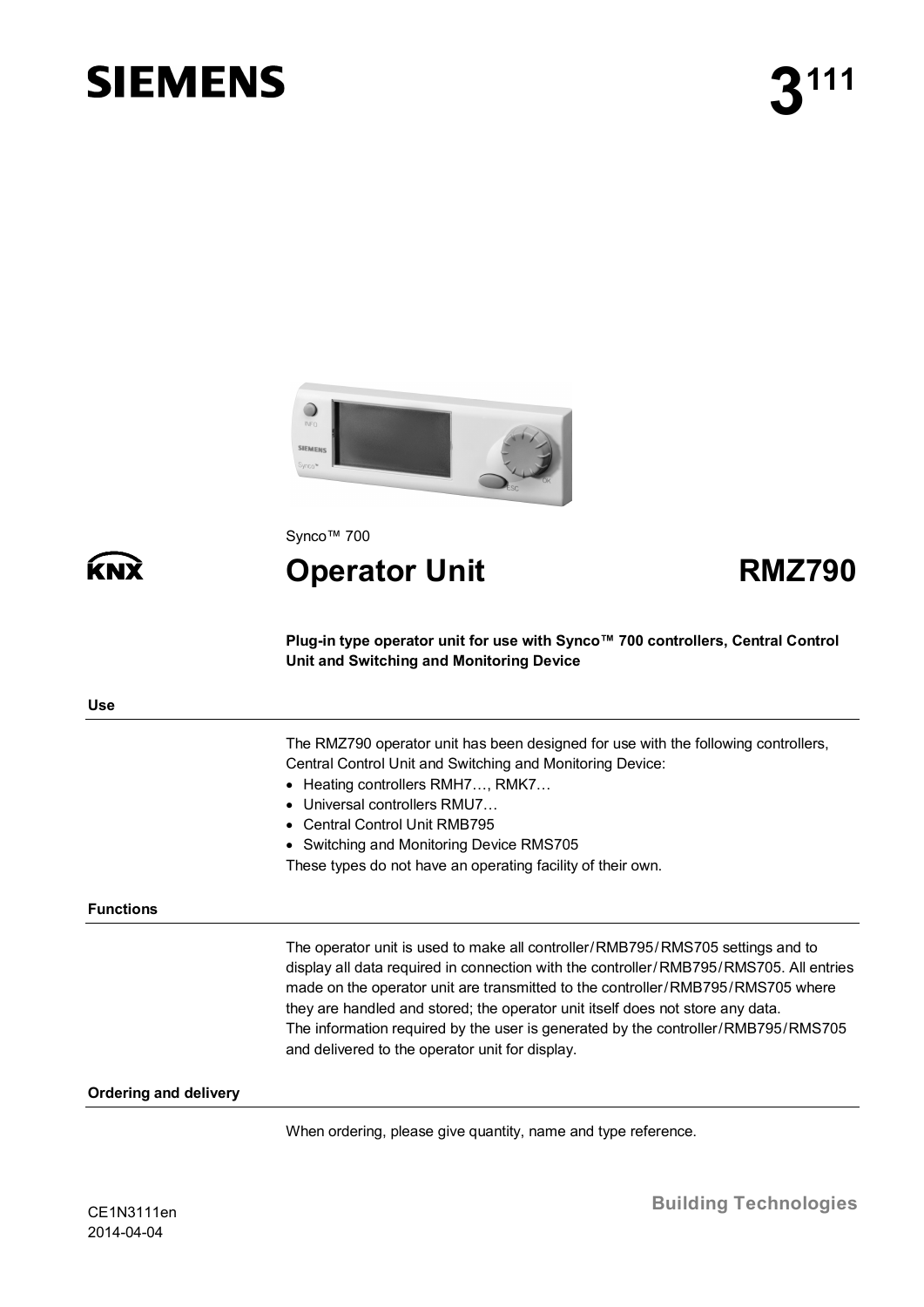| Type of document                                               | Ordering number |
|----------------------------------------------------------------|-----------------|
| Operating Instructions: Heating Controller RMH760, Boiler      | 74 319 0346 0*  |
| Sequence Controller RMK770                                     |                 |
| Operating Instructions: Universal Controllers RMU7             | 74 319 0350 0*  |
| Operating Instructions: Central Control Unit RMB795            | 74 319 0462 0*  |
| Operating Instructions: Switching and Monitoring Device RMS705 | 74 319 0503 0*  |
| Product range description: Synco™ 700                          | CE1S3110en      |
| Environmental Product Declaration: RMZ790                      | CE1E3110en03    |
| * In German, English, French and Dutch                         |                 |

\* In German, English, French and Dutch

### **Mechanical design**

#### **Basic design**

The operator unit plugs into the controller/RMB795/RMS705.

It consists of housing with the LCD, the operating elements on the front, the 10-polar connector and the mechanical snap-on facility at the rear. To mechanically secure the operator unit, there is a catch on the left hand side.

The electrical connection to the controller/RMB795/RMS705 is made via the connector. The operator unit also receives its power via the connector. It can be removed from the controller/RMB795/RMS705 or replaced during operation.



Controller/RMB795/RMS705 with operator unit plugged in

# **Operating elements**

On the software side, all settings and readout values are arranged as data points of a menu tree. Using the operating elements, every data point can be selected, displayed or set. All menus appear on the LCD as plain text.

The controller/RMB795/RMS705 has several languages preprogrammed; when commissioning the controller/RMB795/RMS705, the required language is to be activated. The controller/RMB795/RMS705 is supplied complete with Operating Instructions; they contain all languages stored in the controller/RMB795/RMS705.



When an operating element is activated, the backlit display will automatically be switched on. If not operated for 30 minutes, the backlight will switch itself off and the start display appears.

2/5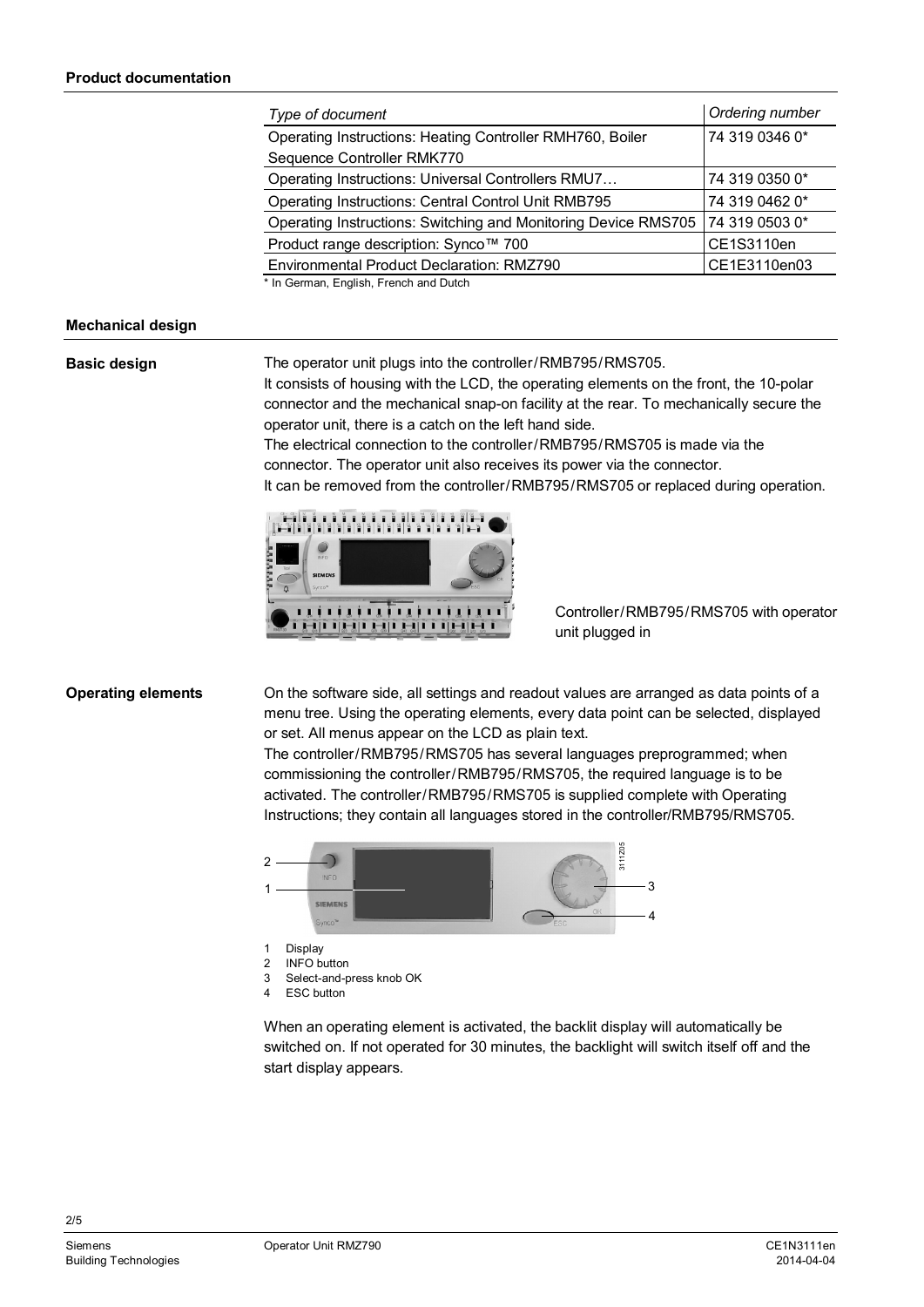

# **Mounting notes**

**Plugging in**

The operator unit plugs into the controller/RMB795/RMS705. There are no tools required.



17<sub>112</sub> 1  $\overline{2}$ 3 44...65 mm

Controller/RMB795/RMS705 complete with attached operator unit is mounted inside the control panel; the operating elements are accessed through a cutout in the control panel door (external operation).

- 1 Controller/ RMB795/ RMS705
- 2 Control panel door
- 3 Operator unit
- 4 Terminal cover



Controller/RMB795/RMS705 complete with attached operator unit is mounted inside the control panel; the operating elements can be accessed only when the control panel door is opened (internal operation).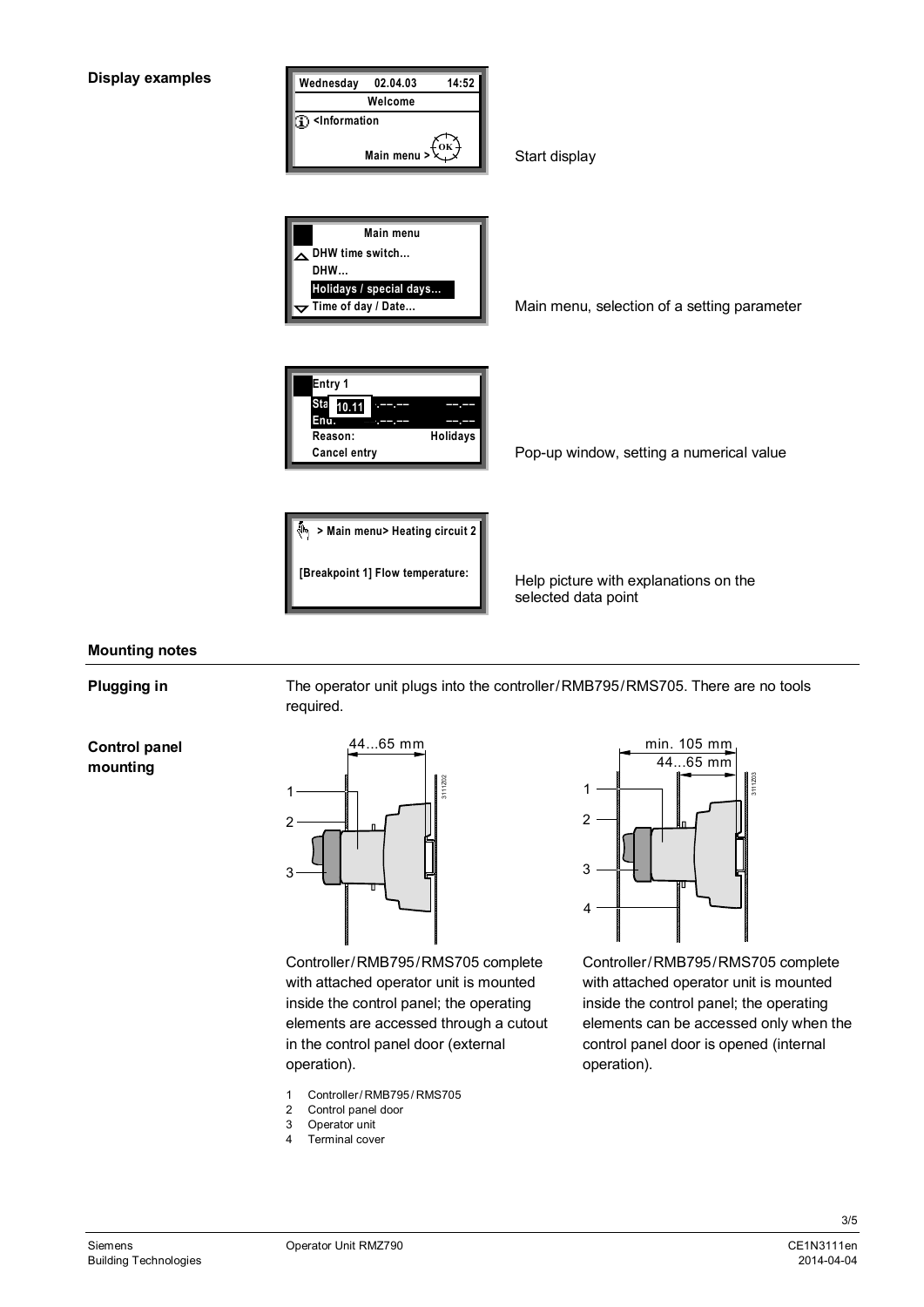The operator unit requires no commissioning. It is ready to operate as soon as the controller/RMB795/RMS705 receives power.

# **Disposal**



The devices are considered electronics devices for disposal in term of European Directive 2012/19/EU and may not be disposed of as domestic waste.

- · Dispose of the device via the channels provided for this purpose.
- Comply with all local and currently applicable laws and regulations.

## **Technical data**

| Housing                                                                           |                                                 |  |
|-----------------------------------------------------------------------------------|-------------------------------------------------|--|
| When control panel is open                                                        | IP20 to FN 60 529                               |  |
| When control panel is closed                                                      | IP40 to EN 60 529                               |  |
| Product standard                                                                  | FN 60730-1                                      |  |
|                                                                                   | Automatic electrical controls for household and |  |
|                                                                                   | similar use                                     |  |
| Product family standard                                                           | FN 50491-3                                      |  |
|                                                                                   | General requirements for Home and Building      |  |
|                                                                                   | Electronic Systems (HBES) and Building          |  |
|                                                                                   | Automation and Control Systems (BACS)           |  |
| Electromagnetic compatibility                                                     | For residential, commercial and industrial      |  |
|                                                                                   | environment                                     |  |
| EU Conformity (CE)                                                                | CE1T3110xx <sup>*)</sup>                        |  |
| <b>RCM Conformity</b>                                                             | CE1T3110en C1 *)                                |  |
| Environmental compatibility                                                       |                                                 |  |
| The product environmental declaration CE1E3110en03 <sup>*)</sup> contains data on |                                                 |  |
| environmentally compatible product design and assessments (RoHS compliance,       |                                                 |  |
| materials composition, packaging, environmental benefit, disposal).               |                                                 |  |
| Display                                                                           |                                                 |  |
| Active field                                                                      | 56×28 mm                                        |  |
| Resolution                                                                        | 128×64 pixels                                   |  |
| Housing                                                                           |                                                 |  |
| Color                                                                             | RAL 7035 (light-gray)                           |  |
| Material                                                                          | Polycarbonate                                   |  |
| Weight incl. packaging                                                            | $0.089$ kg                                      |  |

\*) The documents can be downloaded from [http://siemens.com/bt/download.](http://siemens.com/bt/download)

4/5